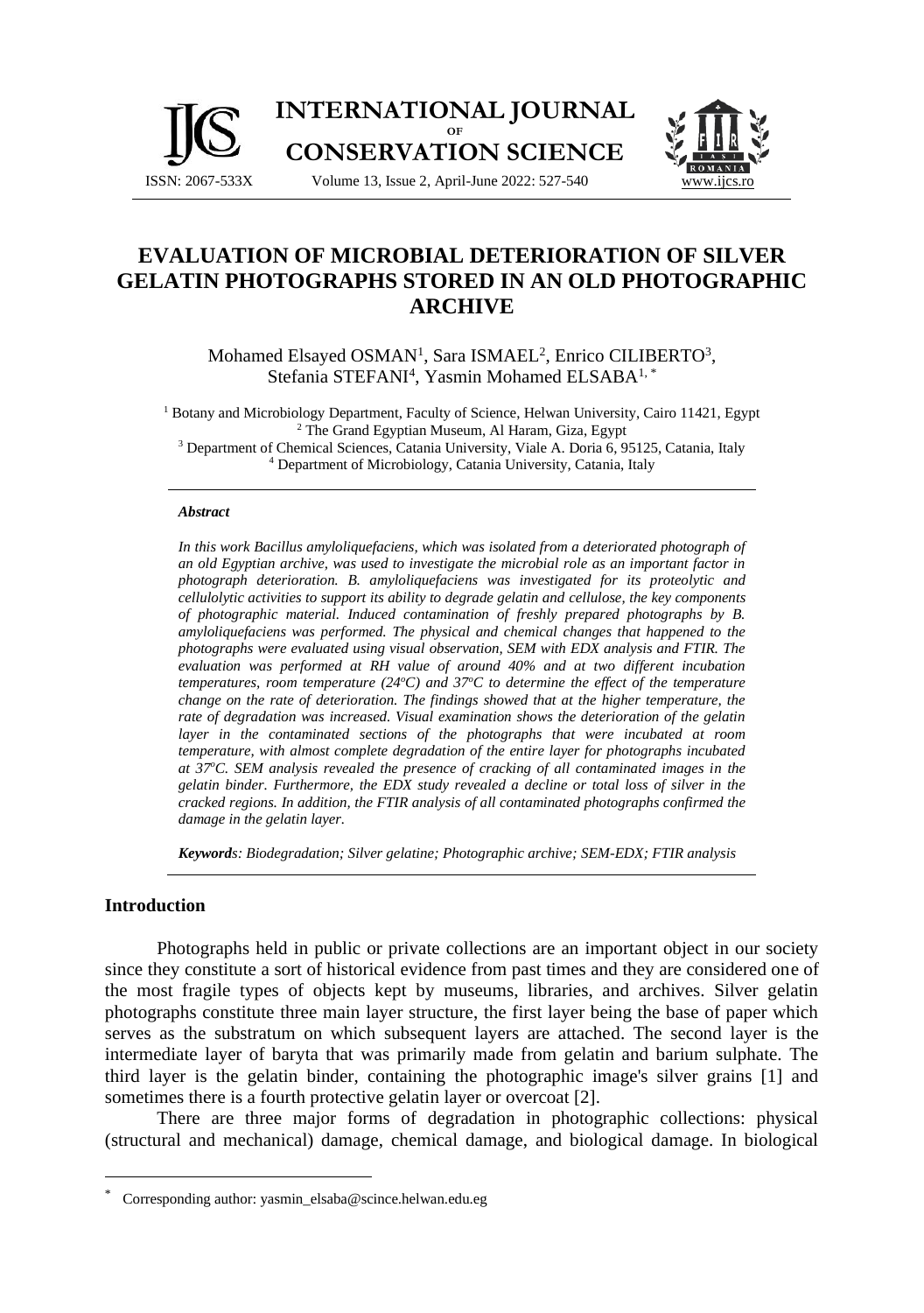damage, microorganisms represent one of the important deteriorating factors facilitated by various environmental conditions, including bad aeration, high humidity and nonhomogeneous temperature distribution in the environment surrounding the stored materials [3]. Moreover, the deteriorating action may be due to enzymatic degradation, acid corrosion and mechanical attack [4]. Alghamdi *et al.* [5] reported that the microorganisms are always found accompanying to dust particles. This was shown by Kaarakainen *et al.* [6] who reported that fungal infections in museums, collections, as well as in libraries are mostly airborne, and dust layers represent a source of fungal spores. Furthermore, Sterflinger and Piñar [4] reported that the damage caused by fungi in the paper and oil paintings on canvas was associated with cellulolytic action that breaks down cellulose fibers. In addition, various fungi were found to have proteolytic activity, such as *Aspergillus*, *Chaetomium*, *Verticillium*, *Acremonium* and *Trichoderma*. Moreover, Kraková *et al.* [7] reported that bacterial genera, including *Bacillus*, *Pseudomonas*, *Virgibacillus*, *Micromonospora* and *Staphylococcus* obtained from deteriorating parchments were found to have a pivotal role in the degradation of old books and documents made of parchment as a result of their proteolytic activities.

Regarding the biological damage, the organic constituents of the photographic materials provide a good carbon source for microbial growth [8]. Gelatin: a polymer that consists of a mixture of polypeptides obtained from animal collagen; is also an excellent rich medium for biological production. Also, while the photographic paper base mainly consists of cellulose, which is more resistant to microbial attack than gelatin substrate, it is susceptible to organisms such as fungi, bacteria and insects [9]. Besides, the gelatin binders provide a rich nutrient source for mold growth [10].

Despite the presence of silver ions in the gelatin binder which is considered an antimicrobial element, microorganisms may be able to attack the binder. This may be due to the concentration of the silver ion is not high enough to prevent microbial growth. Moreover, this is maybe due to the deteriorating effect of high temperature and high humidity on the gelatin binder [11]. On the other hand, the attractiveness of microorganisms to the gelatin layer with the presence of silver ions, maybe due to various resistance mechanisms present in the microorganisms as mentioned by various studies [12, 13]. These may include the reduction of  $Ag+$  to the less toxic neutral oxidation state or active efflux of  $Ag+$  from the cell by P-type adenosine triphosphatases or chemiosmotic Ag+/H+ antiporters [14]. Also, Davies [15] reported that resistance can be acquired through mutations in normal cellular genes, plasmids, or transposons.

Thus, in our research, to study the possible risk of microbial attack to photographic materials as a vulnerable type of object held by museums, libraries and archives, and to show the necessity to maintain them under certain control conditions, we evaluated the physical and chemical changes that occurred in freshly prepared photographic materials after performing induced microbial contamination using Bacillus amyloliquefaciens bacteria which was isolated from a deteriorated photograph obtained from an old private collection. The evaluation was performed at RH value around 40-50% at two different incubation temperatures, including room temperature at 24 and 37°C, to assess the impact of this variability on the deterioration rate.

## **Materials and Methods**

## *Photograph collection*

A private photographic collection from an old Egyptian archive in Luxor belonging to Dr. Francis Amin, a lecturer at the Faculty of Tourism and Hostels, South Valley University, Egypt, was used in this study. The collection was collected from about 50-60 years in Luxor and was stored in metallic storage until now. The photographs were in a very bad condition due to the storage, condition especially the inappropriate humidity and temperature. The most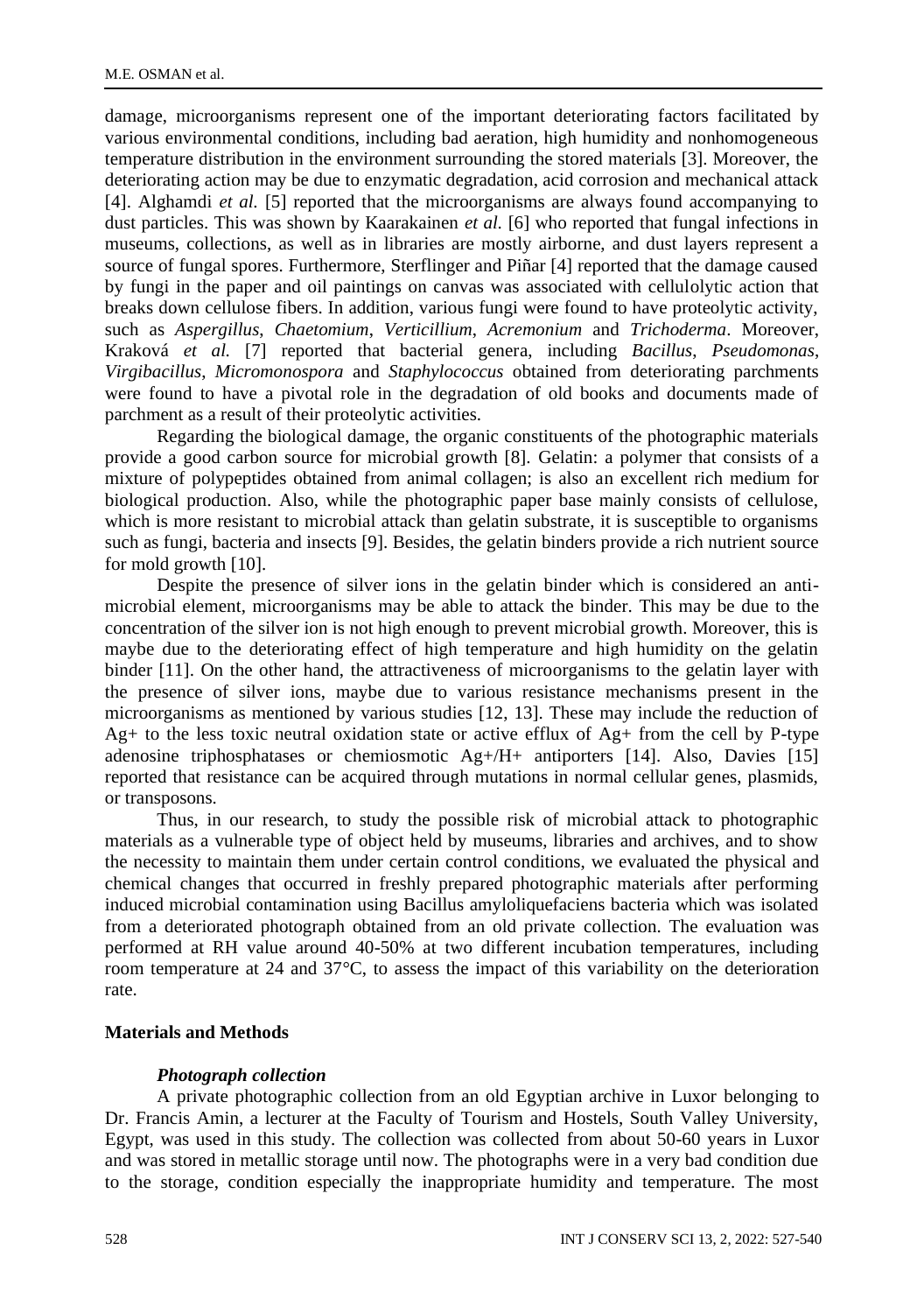damage was in the gelatin binder layer in the form of losses, fading, flaking, and cracking (Figs. 1 and 2).



**Fig. 1.** Black and white photograph samples of the used private collection showing various signs of deterioration including, gelatin binder staining and losses



**Fig. 2.** Photograph C; The photograph from which *B. amyloliquefacien* was isolated, showing signs of deterioration: a) losses in gelatin binder, b) color stains in the back

## *Microorganism*

Microorganisms used in this study were isolated at the Mycology lab, Botany and Microbiology department, Faculty of Science, Helwan University. Isolation was taken from parts of photographs with signs of biodeterioration (colored or discolored areas, or other observable textural changes) with sterile cotton swabs. The agar media chosen for this study was potato dextrose agar (PDA) a general-purpose media for molds containing  $g'L^{-1}$ : potato, 200; dextrose, 20; agar, 15 [16], and nutrient agar media specific for bacteria containing  $g'L^{-1}$ : peptone 5, NaCl 5, beef extract 3; agar, 15 [17]. Isolation was performed by wiping swabs on the prepared culture medium, then the plates were incubated at  $25^{\circ}$ C for 7 days for fungi while those for bacteria were incubated at  $37^{\circ}$ C for 72h and the RH value was around 40%.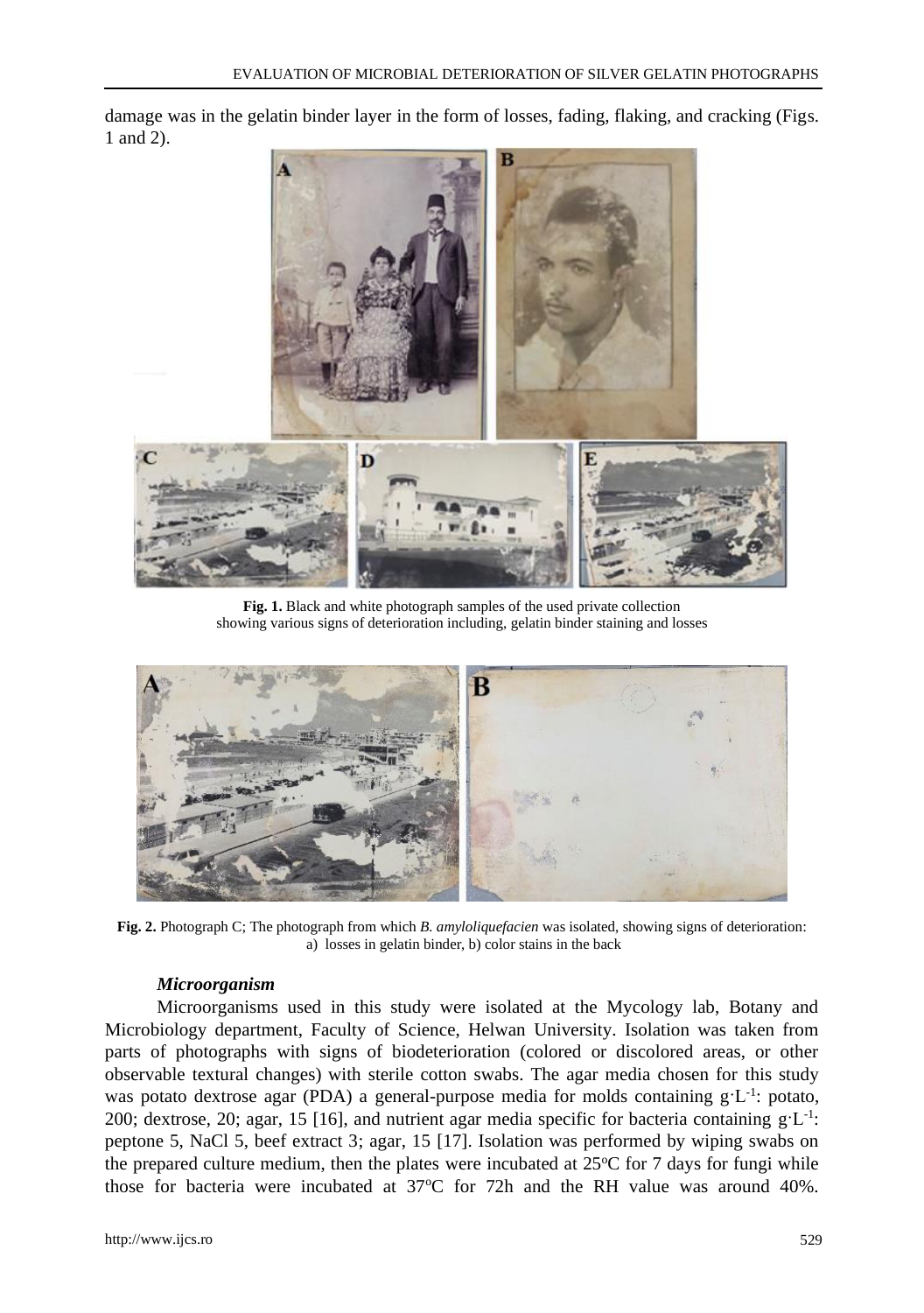Morphologically distinct colonies were isolated and purified onto plates with the same culture media. Further, a primary screening for the deteriorating rate of the isolated strains on freshly prepared photographs was performed and we continued the rest of the study with the potent isolate which showed the most rate of degradation of the gelatin binder (*B. amyloliquefaciens*).

#### *Identification*

## *DNA Isolation*

Total genomic DNA was extracted using Qiagen Extraction Kit, Germany, as recommended by the manufacturer. The isolated DNA was resolved on 1% agarose gel prepared in 1X TBE (Tris-borate-ethylenediaminetetra acetic acid) buffer prepared consisting of (0.04 M Tris-borate, 0.001M EDTA (pH = 8.0) containing  $0.5\mu\text{g} \cdot \text{m}$ L<sup>-1</sup> ethidium bromide (Sigma-Aldrich, USA).

## *PCR reaction and sequencing*

The polymerase chain reaction was conducted using the MyTaqTM Red DNA Polymerase master mix (BIOLINE cat # BIO-21108, UK) as instructed by the manufacturer. Briefly, the reaction contained 1X PCR red master mix buffer, 2.0μL of 10pm·μL<sup>-1</sup> of each primer, 1.0µL of DNA template (~30ng), 0.25µL of MyTaq<sup>TM</sup> DNA polymerase (5U·L<sup>-1</sup>), then the total volume was adjusted to 50μL using sterile water. In the thermal cycler (Biometra, Germany) the amplification reactions were performed as follows: 1st cycle of 3min at 95°C for initial denaturation, followed by 35 cycles of 20sec at 95°C (denaturation), 20sec at 55°C (annealing), 30min at 72°C (extension), and then a final extension was performed at 72°C for 10min, the reaction was kept at 4°C. PCR products were separated on 1% agarose gel. According to the manufacturer's instructions, the PCR products were purified using the Qiagen purification kit, Germany.

## *Sequencing data analysis*

At BMR Genomics, Italy, the PCR products were sequenced using Sanger sequencer 3730xl by using bacteria primers 27F and 1492R [18] and for fungi, ITS1 and ITS4 primers were used. The obtained nucleotide sequence was aligned to the total nucleotide collection of NCBI using the Basic Local Alignment Search Tool for the nucleotide blast [\(https://blast.ncbi.nlm.nih.gov/Blast.cgi\)](https://blast.ncbi.nlm.nih.gov/Blast.cgi).

## *Detection of gelatinase and cellulase activities of B. amyloliquefaciens*

Gelatin and cellulose are the key components of the photographs, so gelatinase and cellulase activity has been analyzed as deterioration factors for the components of the photographs. Gelatinase has been determined using gelatin agar mediums containing  $(g'L^{-1})$ gelatin, 20; agar, 20 and 0.2M phosphate buffer and pH adjusted to 7 [19]. Plates incubated at room temperature  $(24^{\circ}C)$  for 72h were then flooded with 10mL of acidic mercuric chloride solution [20]. The clear zone formation around the bacterial growth indicates gelatinase activity. Cellulase was determined using cellulose-agar medium containing  $g'L^{-1}$ , 0.03% urea, 0.02% KH2PO4, 0.14% (NH4)2SO4, 0.03% MgSO4·7H2O, 0.5% cellulose, 0.1% peptone, 0.00001% FeSO4·7H2O, 0.00016% MnSO4·7H2O, 0.00017% ZnSO4·7H2O, 0.0002% COCl2, 2% agar, pH  $= 5$  [21]. The plates with different culture media were incubated at room temperature for 72h, and further incubated at  $50^{\circ}$ C for 8h [22], then were flooded with rose-bengal (0.005%). Cellulase activity was observed by the appearance of a clear zone around the bacterial growth.

*Preparation of the experimented photographs* 

New photographic samples were prepared by printing images on black and white photographic paper from silver gelatin glass negatives (Variant 112, FOMA BOHEMIA spol. s.r.o. (Ltd.) Company), Hradec Králové, Czech Republic). FOMA BOHEMIA is a black-andwhite, variable contrast enlarging photographic paper on a baryta double weight paper base. The paper is manufactured using silver chlorobromide emulsion. The exposure time was 2.5 sec. The developer (FOMATOL LQN), as well as the fixer (Hypo), were prepared at room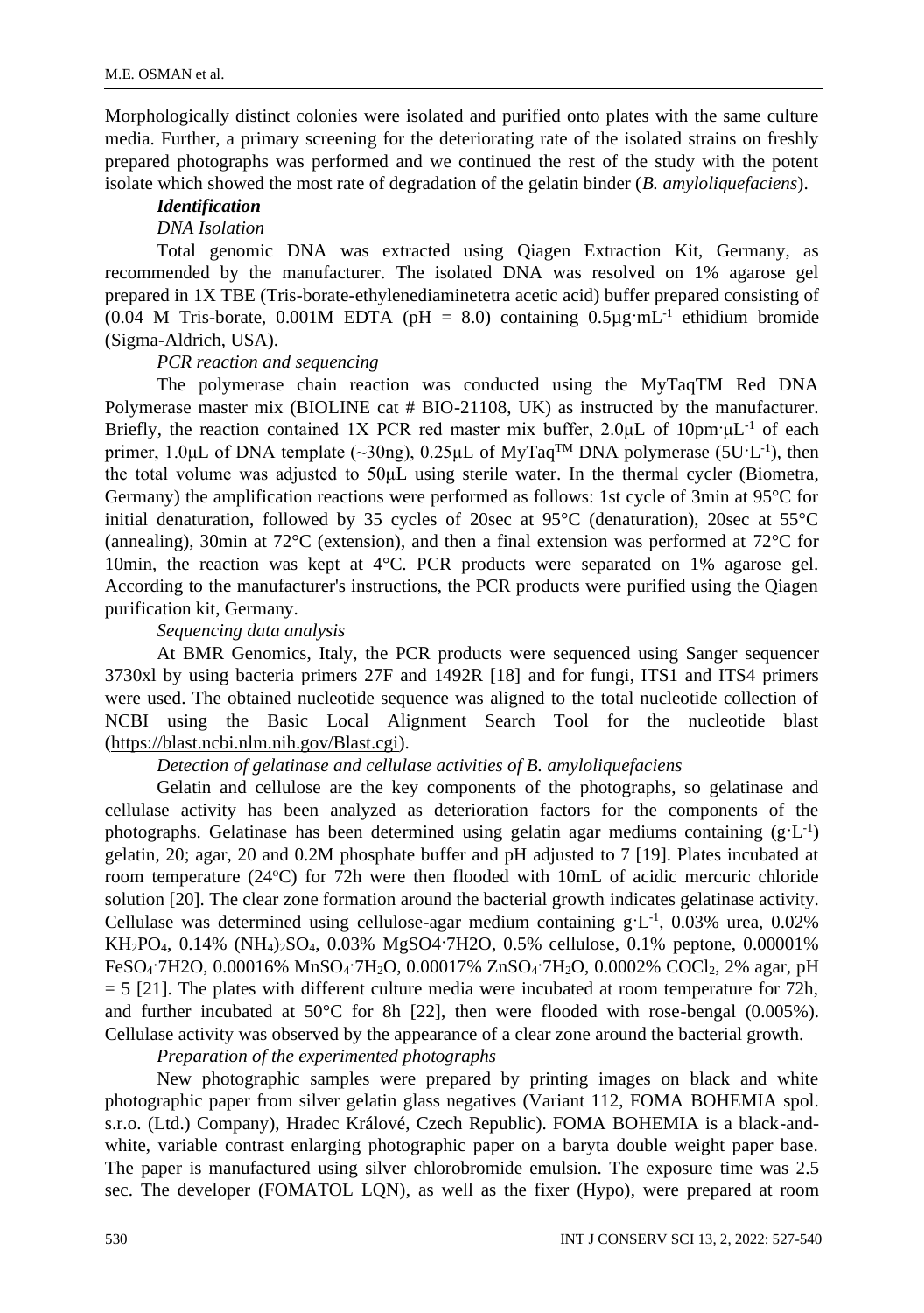temperature as recommended by the manufacturer. At room temperature, the stop bath involved rinsing in water.

## *Inoculum preparation*

The culture of *B. amyloliquefaciens* was grown on nutrient agar slants [17] and incubated for 24h at room temperature. The culture being prepared was used to infect the photograph as seen in the next step*.*

*Induced microbial infection on silver gelatin photographs*

This experiment was performed to contaminate the freshly prepared photographic samples with *B. amyloliquefaciens* to demonstrate its effect on the degradation of the gelatin image. Under aseptic conditions,  $10 \mu$ L of bacterial suspension  $(2.0 \times 10^{5} CFU/mL)$  was inoculated on the specimens in two areas on the gelatin side [23]. Photographic samples were incubated for 10 days at two separate incubation temperatures to determine the impact of incubation temperature variability on the rate of deterioration with keeping RH around 40%. The first group was incubated at room temperature  $(24^{\circ}\text{C})$  and the second group at 37 $^{\circ}\text{C}$ .

## *Methods used to detect changes in the photographic samples following induced microbial infection*

*Visual observations*

Monitoring of visual changes by the naked eye, including stain appearance or loss in the photo's gelatin binder. For 10 days the photo samples were observed daily to detect possible changes.

## *Scanning electron microscope analysis (SEM-EDX)*

Scanning electron microscopy was used in combination with X-ray fluorescence (SEM-EDX). The SEM achieves a much higher resolution image for the photo samples. In addition, X-rays fluorescence (EDX) that is connected to SEM results in surface characterization with semi-quantitative element spectrum in the samples, chemical characterization of inorganic components and changes that may occur as a result of biodegradation [24]. The Zeiss LEO Supra 55VP field emission model 51-ADD001 (Oxford, USA) was used with the EDX Oxford Instrument X-act PentaFET precision model. All samples that were analyzed were first coated in gold using sputter coater EMITECH K450X. The sputtering was conducted at a working distance of 50mm at 0.05m bar and under an argon gas flow with a current of 40mA for 30sec. The analysis was carried out at SEM Laboratory, Chemical Sciences Department, University of Catania.

## *Attenuated Total Reflection - Fourier Transform Infrared Spectroscopy (ATR-FTIR)*

The study of the decay of photographic gelatin and paper after infection using FTIR was performed by tracking changes in functional groups and secondary gelatin structure. The instrument used was the Bruker model VERTEX 70 Spectrometer, with a resolution of 4cm<sup>-1</sup>, in transmission mode in the range of 4000-400cm<sup>-1</sup>. The analyzes were carried out at the Infrared Spectroscopy Laboratory, Ministry of Antiquities Research Center in Cairo, Egypt.

## **Results and discussion**

Although the black and white picture emulsion contains silver salts and other potentially toxic compounds, the concentrations are apparently not high enough to prevent microbial growth [25].

In this study, from a primary screening of the strains isolated from the deteriorated photograph collection for their deteriorating rate on newly prepared photographs, the potent isolate which showed the highest rate of gelatin degradation in the form of gelatin loss was chosen to continue the rest of the study. The molecular recognition of the isolates was performed at BMR Genomics, Italy and the received nucleotide sequences have been aligned with the total nucleotide collection of the NCBI using the Basic Local Alignment search tool for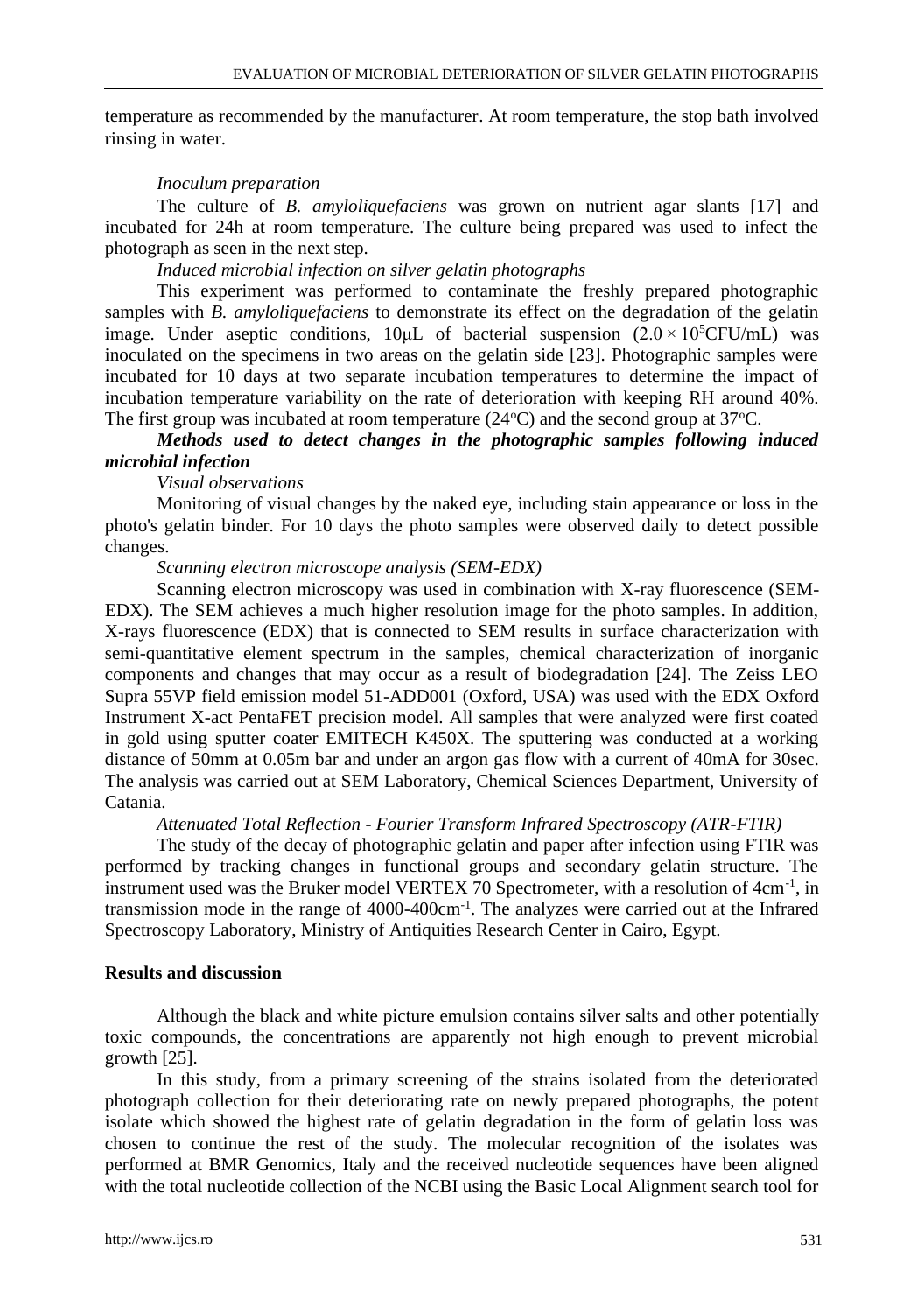the nucleotide blast (https:/blast.ncbi.nlm.nih.gov/Blast.cgi) (Table 1). The potent isolate was identified as *Bacillus amyloliquefaciens* with a similarity of more than 95.7% to *Bacillus amyloliquefaciens* strain HMI57 (MH81955.1).

| <b>Table 1.</b> The primary screening using visual observation for the deteriorating effect of the tested isolates on the |
|---------------------------------------------------------------------------------------------------------------------------|
| gelatin binder of newly prepared photographs                                                                              |

| <b>Isolate name</b>               | Rate of<br>deterioration on the<br>gelatin binder | The sign of photograph deterioration       |
|-----------------------------------|---------------------------------------------------|--------------------------------------------|
| <b>Bacillus methylotrophicus</b>  | $++$                                              | Loss of gelatin binder                     |
| <b>Bacillus safensis</b>          | $^{++}$                                           | Loss of gelatin binder                     |
| <b>Bacillus amyloliquefaciens</b> | $+++++$                                           | Loss of gelatin binder                     |
| Aspergillus niger                 | $^{++}$                                           | Loss of gelatin binder with the appearance |
|                                   |                                                   | of spores                                  |

## *Gelatinase and cellulase activities of B. amyloliquefaciens*

The results confirm the biodegradability of *B. amyloliquefaciens* to the photographic layers, including gelatin degradation which appeared by clear zone formation around the bacterial growth (Fig. 3a), and cellulose degradation was also observed by clear zone formation around the growth (Fig. 3b). *B. amyloliquefaciens* is known for its ability to degrade gelatin as reported in various studies [26, 27] as well as cellulose degradation as reported by [28].



**Fig. 3.** Enzyme activities by *B. amyloliquefacien*. a) Gelatinase activity was shown by clear zone formation around bacterial growth, b**)** Cellulase activity was shown by disappearance of the dark pink color around the bacterial growth indicating clear zone formation. The arrows refer to the clear zone (CZ) formation around bacterial growth

# *Methods used to detect changes in the photographic samples following induced microbial infection*

## *Visual observations*

Visual observation by the naked eye was used to monitor the obvious changes in the photograph layers after the induced infection. With an RH value around 40%, the results of the infected photographs incubated at 37ºC showed the accelerated deteriorating rate of the examined photographs by destroying almost the entire gelatin layer within 3-5 days indicating the rapid spread of the bacterial growth on the image surface. The damage appeared after the second day of the incubation period and gradually increased until the gelatin layer almost became disappeared on the fifth day of the incubation period. This may be due to that the optimum degree of *B. amyloliquefaciens* growth known to be at 37ºC [29, 30]. Also, the photographs that incubated at room temperature at 24ºC showed a slower rate of gelatin layer degradation in the form of loss and slight disappearance in the gelatin layer at the infected areas but after a prolonged time extended to 10 days of the incubation period (Fig. 4).

*Scanning electron microscope analysis* 

Scanning electron microscopic analysis (SEM-EDX) was performed to assess the effect of *B. amyloliquefaciens* on the surface appearance and chemical components of the photographic samples. The first analysis was carried out on the control samples to examine the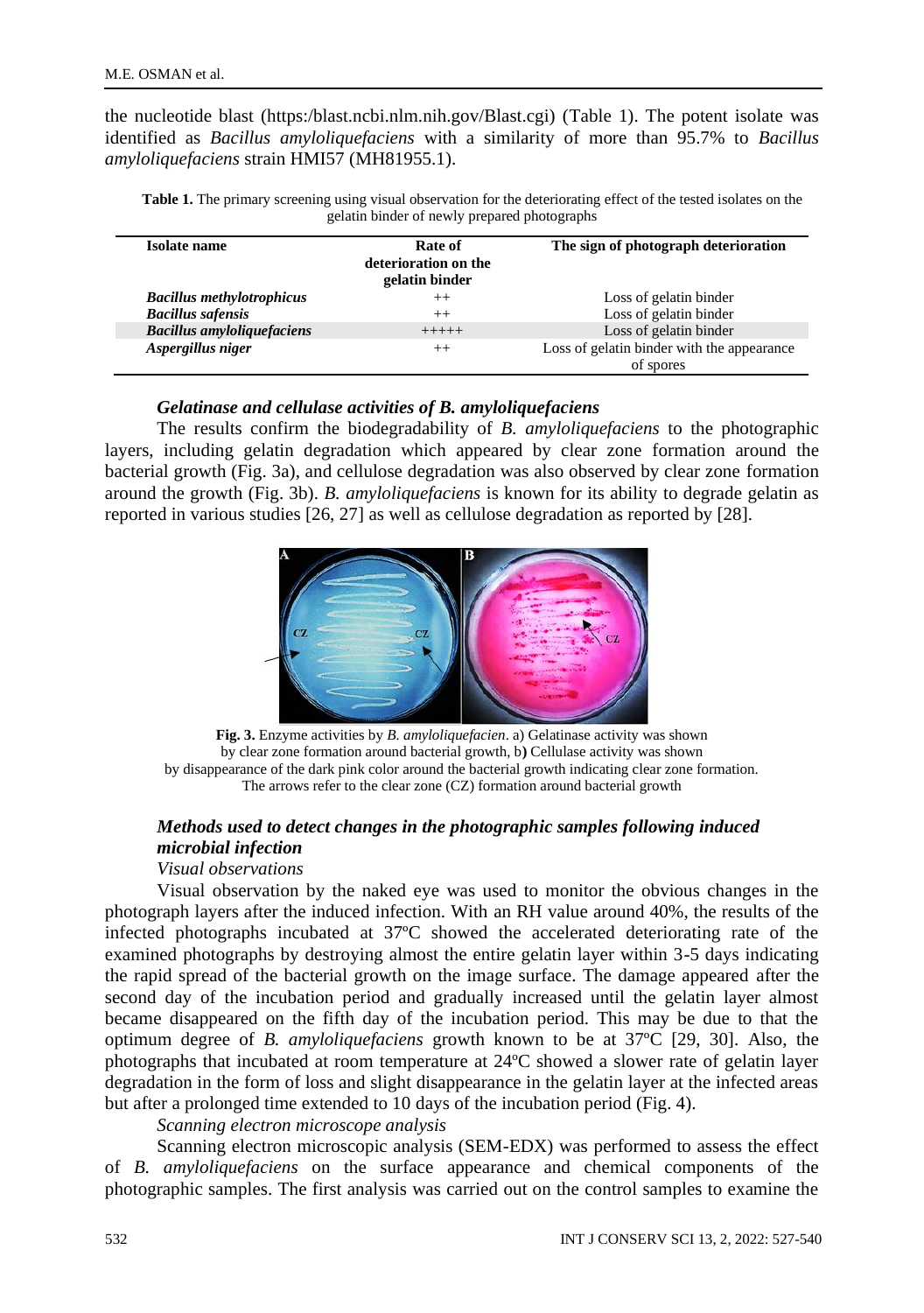surface and the chemical components in order to observe any changes that may occur in the other samples following infection with *B. amyloliquefaciens.* SEM examination of control samples shows no damage to the surface silver grains (Fig. 5). In addition, the X-ray fluorescence showed the presence of silver, carbon and silicon, which are elements related to the paper manufacturing process. In addition, the appearance of gold may result from the coating of the photograph sample with gold prior to analysis (Fig. 6).



**Fig. 4.** The status of photo samples infected with *B. amyloliquefaciens* showing the different rate of deterioration:

A - damage of the gelatin binder appeared in the form of gelatin loss at the infected areas after 10 days of incubation period at room temperature (24ºC),

B - damage of the gelatin binder in the form of gelatin loss began after only 2 days at 37ºC showing the accelerated rate of damage with an almost complete loss after only 5 days of the incubation period, and the arrows referring to the loss areas which was greater and more spreading than those at room temperature



**Fig. 5.** SEM microscope of control photograph surface showing silver grains without any damage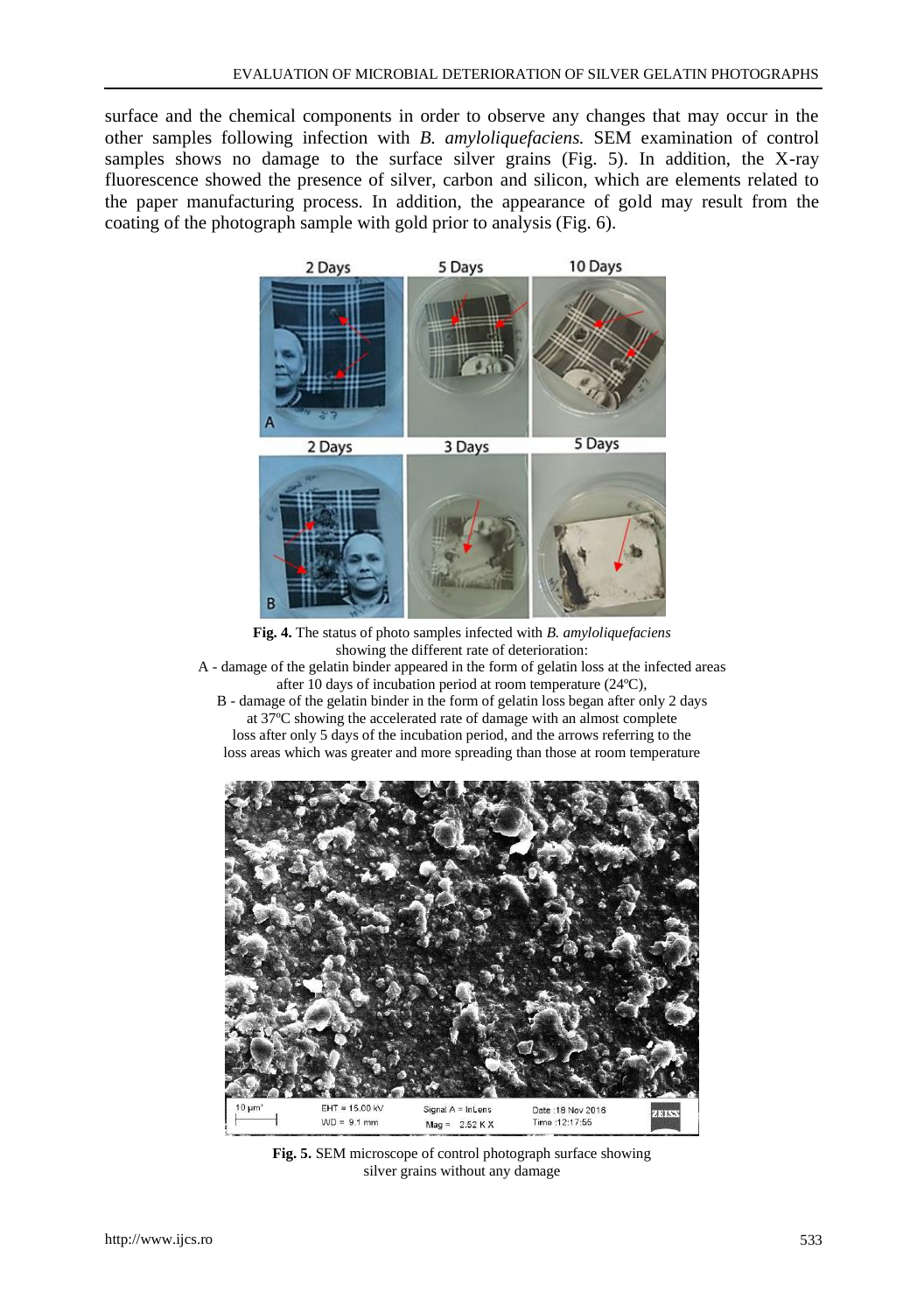

**Fig. 6.** XRF spectrum of control photograph showing the presence of silver as the final image material (top) and carbon, silicon which are elements related to paper making (bottom)

SEM examination of all tested *B. amyloliquefaciens* infected images revealed signs of physical damage in the form of cracks. In addition, the rod-shaped bacteria of *B. amyloliquefaciens* were clearly shown in the cracked area (Figs. 7, 8 and 9). Analysis of EDX for photographic samples contaminated with *B. amyloliquefaciens* incubated at room temperature (24ºC) (Fig. 10) revealed the presence of silver, but with a decreased amount relative to control specimens, this could be due to the use of silver by the bacteria [31]. Moreover, the detection of other elements such as calcium, carbon and silicon was related to the manufacture of the photographic image and the appearance of both barium and sulfur referring to the baryta layer [32].



**Fig. 7.** SEM analysis for a photo sample infected with *B. amyloliquefaciens* incubated at room temperature(24ºC) showing cracking



**Fig. 8.** SEM analysis for a photo sample infected with *B. amyloliquefaciens* incubated at 37ºC suffering from cracking



**Fig. 9.** Magnified part of SEM analysis for a photo sample infected with *B. amyloliquefaciens* incubated at 37ºC showing the rod-shaped bacteria within the crack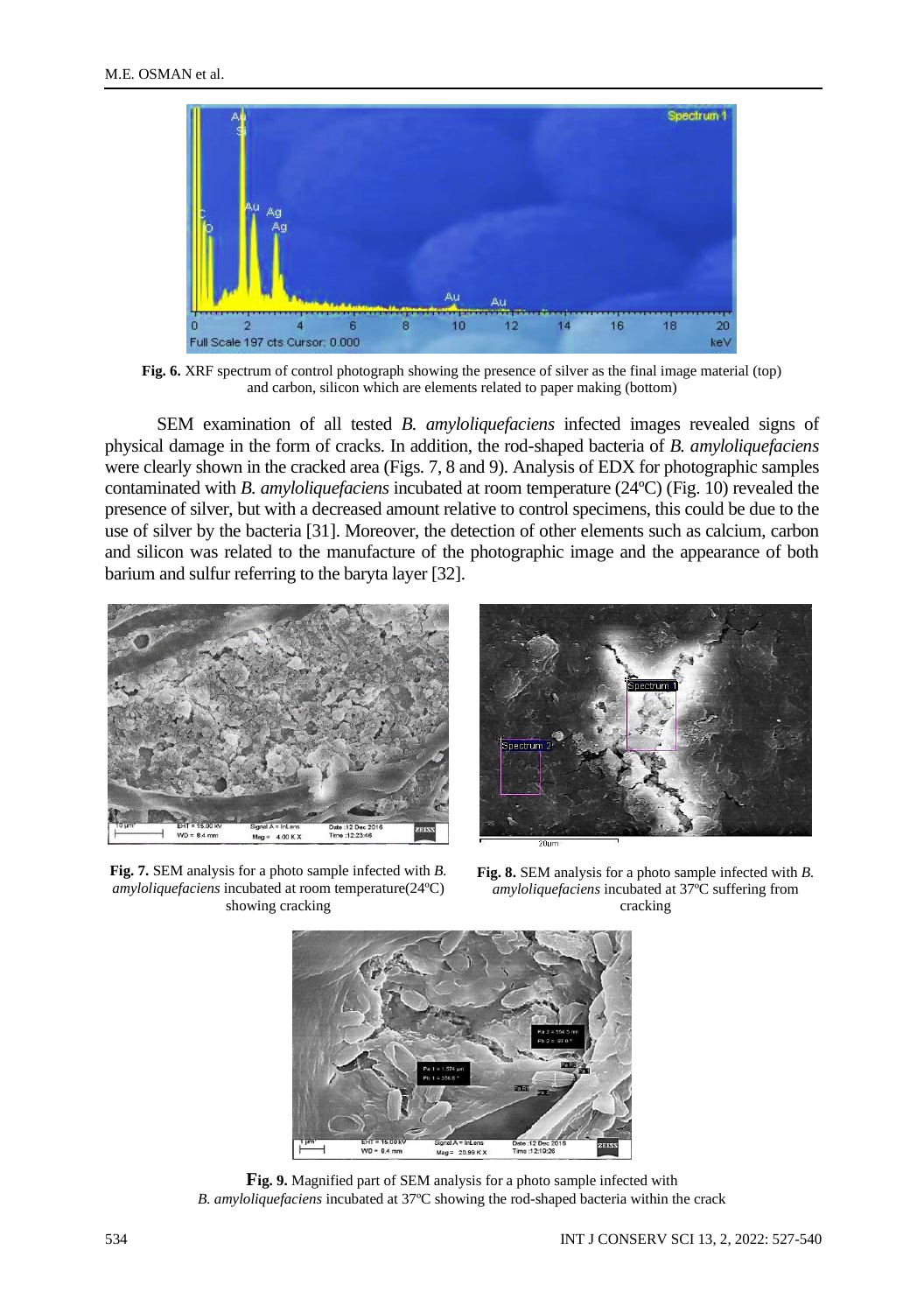

**Fig. 10.** XRF spectrum for photo sample infected with *B. amyloliquefaciens* incubated at room temperature (24ºC) showing the presence of silver, barium, sulfur, carbon, silicon

In addition, the EDX analysis for photographic samples contaminated with *B. amyloliquefaciens* incubated at 37°C was performed for both spectrum areas shown in (Fig. 8) to demonstrate the cracking effect on the gelatin layer. Results in (Figs. 11 and 12) showed that there was a complete lack of silver element in the crack area represented in (spectrum 1) this could be due to the crack extending deeply into the paper base at spectrum 1 area or the use of silver by the bacteria at this point in the analysis. In addition, the presence of calcium and silicon in both measured spectra is related to their regular use in the paper manufacturing process, while barium and sulfur are related to the photograph's baryta layer [31, 32].



**Fig. 11.** XRF spectrum (1) in Fig. 8, for a photo sample infected with *B. amyloliquefaciens* incubated at 37ºC from the crack area showing the absence of silver element while the presence of carbon, calcium, silicon which were used in the paper making process, while barium and sulfur from the baryta layer

## *Attenuated Total Reflection - Fourier Transform Infrared Spectroscopy*

According to previous studies, the results and the interpretation for the samples of the ATR-FTIR analysis were explained. Kong and Yu [33] identified nine characteristic bands of absorption of IR, amide A, B, and I−VII, in protein. The amide bands I and II are the most commonly used IR bands to illustrate the protein and peptide conformational changes [34]. The Amide I band is occurring in the  $1660-1600 \text{cm}^{-1}$  range and is associated with the C=O stretching vibration, while the Amide II band occurs in the 1565-1500cm<sup>-1</sup> range and is related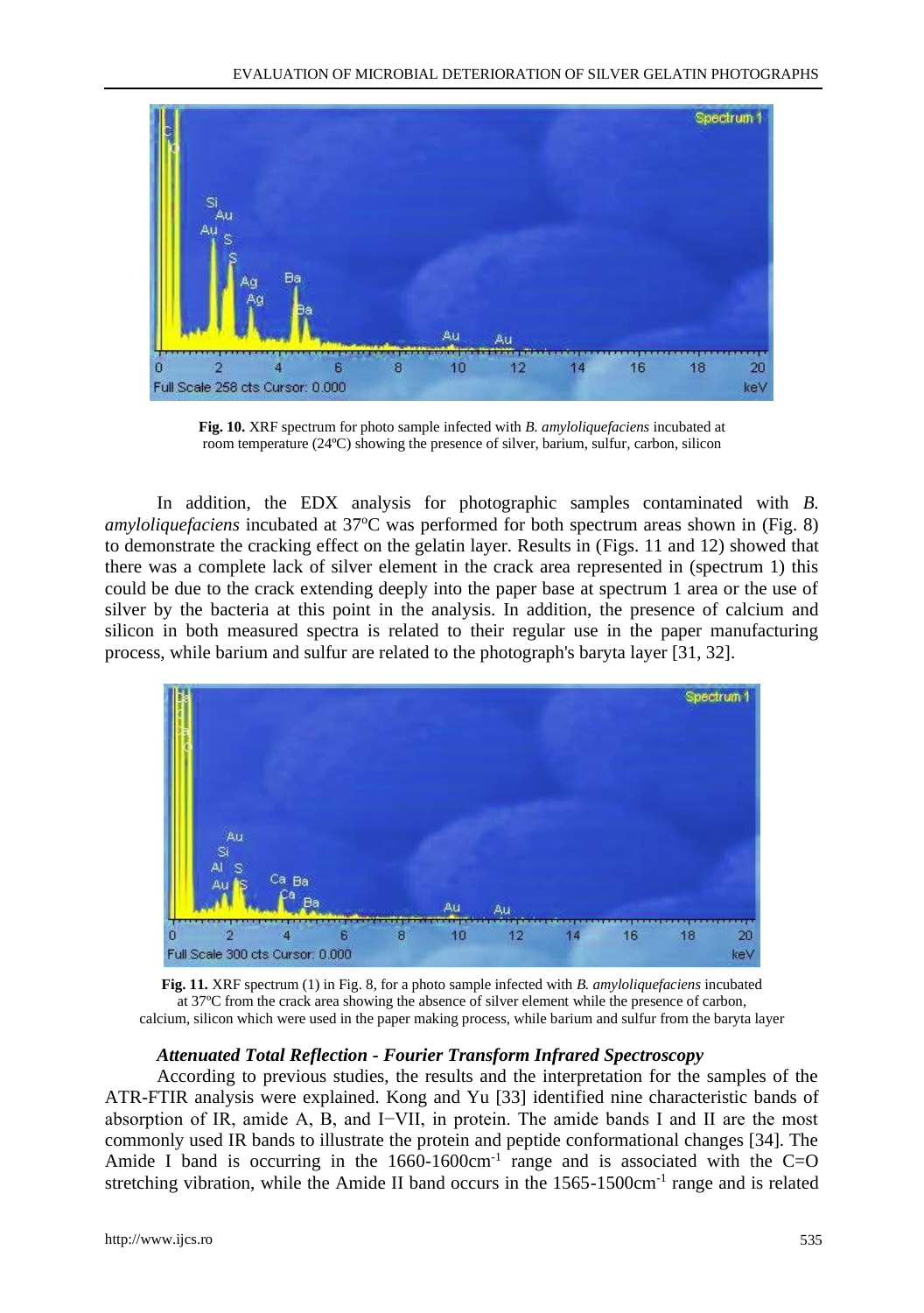to the C-H stretching and N-H bending vibration [35]. As mentioned in previous studies, there are two major degradation paths for gelatin including, hydrolysis and oxidation. Hydrolysis of gelatin appears as an increase in the OH stretching or bending frequencies found around the infrared spectrum of 3400 and 1650cm-1 wavenumber regions respectively. While the oxidation of gelatin leads to the formation of carbonyl compounds which would absorb in the wavenumber range of 1700-1750cm<sup>-1</sup> [36].



**Fig. 12.** XRF spectrum (2) in Fig 8, for a photo sample infected with *B. amyloliquefaciens* incubated at 37ºC showing the presence of silver from image layer, while carbon, sulfur, magnesium, and silicon used in the paper making

In our study, the results of the FT-IR spectra of all infected photographs by *B. amyloliquefaciens* showed noticeable changes in intensity of various wavenumber regions. In the case of the photographs incubated at  $37^{\circ}$ C (Fig. 13) the changes are observed by increasing the intensities at 1637cm−1 of the Amide I band and at 1542cm−1 of Amide II band referring to gelatin oxidation. In addition, an absorption band at the wavenumber of 1731cm<sup>-1</sup> appeared indicating carbonyl compound formation which refers to gelatin oxidation.



**Fig. 13.** ATR-FTIR spectrum for photo sample infected by *Bacillus amyloliquefaciens* sample at 37ºC. changes are observed by increasing the intensities at  $1637 \text{cm}^{-1}$  of Amide I band and at  $1542 \text{cm}^{-1}$  at of Amide II band referring to gelatin oxidation. An absorption band at the wavenumber of 1731cm<sup>-1</sup> was appeared indicating carbonyl compound formation which refer to gelatin oxidation. The intensity increased at the wave number region of 3297cm<sup>-1</sup> indicating increase in the OH stretching which refer to the hydrolysis of the gelatin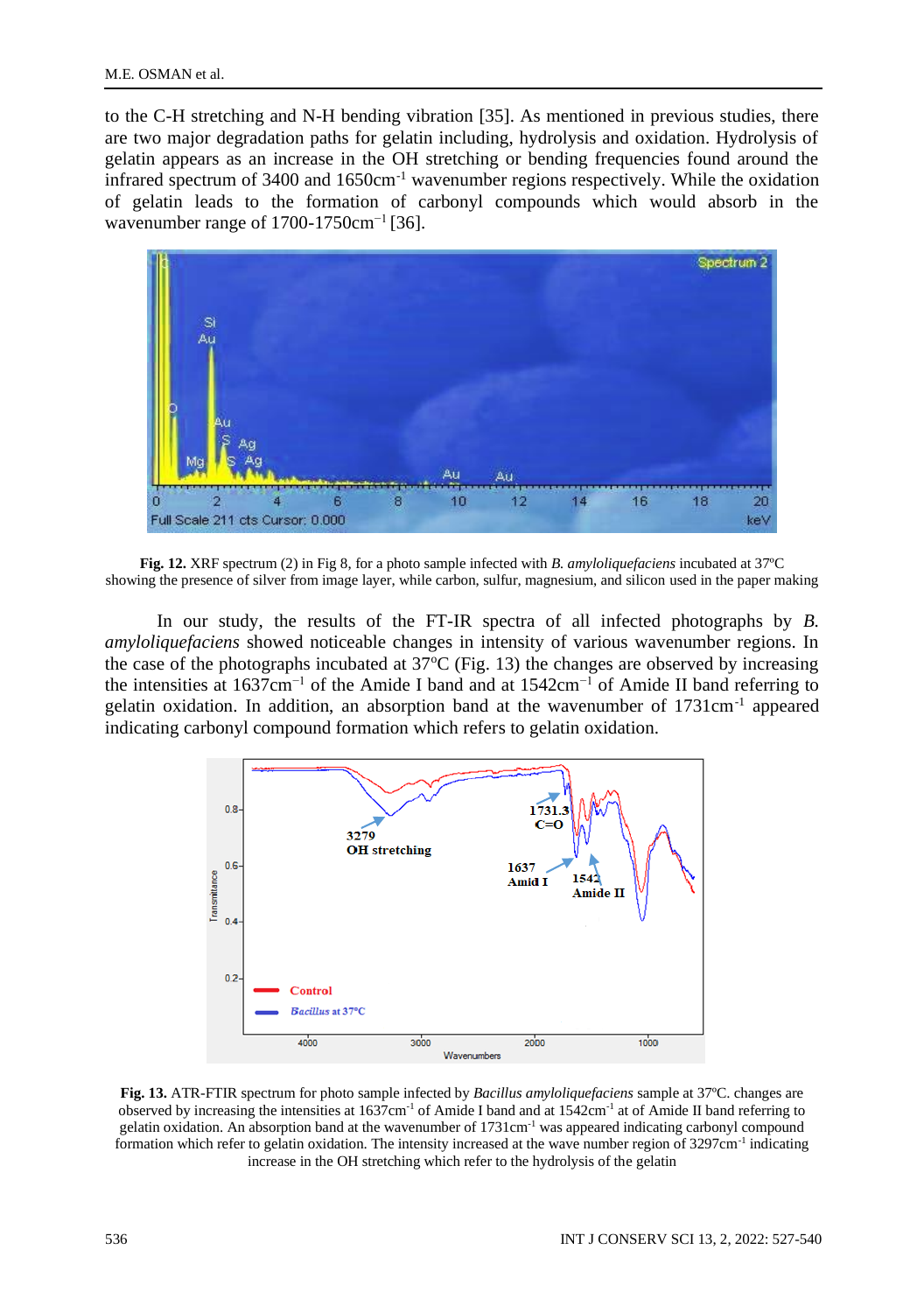

**Fig. 14.** ATR-FTIR spectrum for photo sample infected by *Bacillus amyloliquefaciens* at room temperature (24ºC). An absorption band at the wavenumber of  $1182 \text{cm}^{-1}$  appeared which refer to C-O-C stretching, also a decrease in the intensity at 1450cm<sup>-1</sup> wave number refer to C=C bond formation indicating gelatin degradation

Furthermore, the intensity increased at the wave number region of  $3297 \text{cm}^{-1}$  indicating increase in the OH stretching which refers to the hydrolysis of the gelatin. Ali *et al.* (2012) reported that the increase in amide I band intensity is related to an increase in random coil at the expense of the ordered secondary structure. Ali *et al.* [36], and Ali and Fawzy [37], reported that the increase of the intensity of the amide I and amide II bands compared to that of the control ones suggested that the photographic emulsion has been badly affected. In the case of the photographs incubated at room temperature at  $24^{\circ}$ C (Fig. 14), an absorption band at the wavenumber of  $1182 \text{cm}^{-1}$  appeared which refers to C-O-C stretching, also a decrease in the intensity at  $1450 \text{cm}^{-1}$  wave number refers to C=C bond formation indicating gelatin degradation. According to Oberle-Kilic *et al*. [38], Abdel-Aziz et al. [39], Yosri *et al.* [40] and Abdallah *et al.* [41] findings, it is relevant to conclude that the spectral differences result from microbiological contamination. In addition, Vivar et al. [42] reported that the biodegradation of gelatin involves the proteolytic hydrolysis of its peptide bonds.

## **Conclusions**

This research is focused on evaluating the effect of the microbial attack on photographic materials as a valuable form of cultural heritage. The investigation and analysis methods used in this study found that the increase in the incubation temperature of the infected photograph by the bacteria *B. amyloliquefaciens* accelerated the worsening impact on the silver gelatin photographs, that was shown by visual observation of the infected photographs incubated at 37°C which showed almost complete loss of gelatin binder after 3-5 days of the incubation period. Moreover, the SEM- EDX analysis showed the deterioration in all infected photographs in the form of cracking. Moreover, the FTIR results showed that the most damage was in the gelatin layer in all the infected photographs.

So, the results explained how the storage temperature is an important factor in minimizing the microbial attack of the stored photographs, and that the lower the temperature at which the photos were stored, the lower the risk of microbial attack, recommending that the storage temperature shouldn't exceed 20°C.

Moreover, further studies must be included on the effect of RH and other environmental factors on the rate of photographs deterioration [43, 44]. Other common guidelines should be followed for photographs conservation, including placing photographs in folders inside boxes and stacks and the permanent use of air-conditioning 24h a day. the prevention of microbial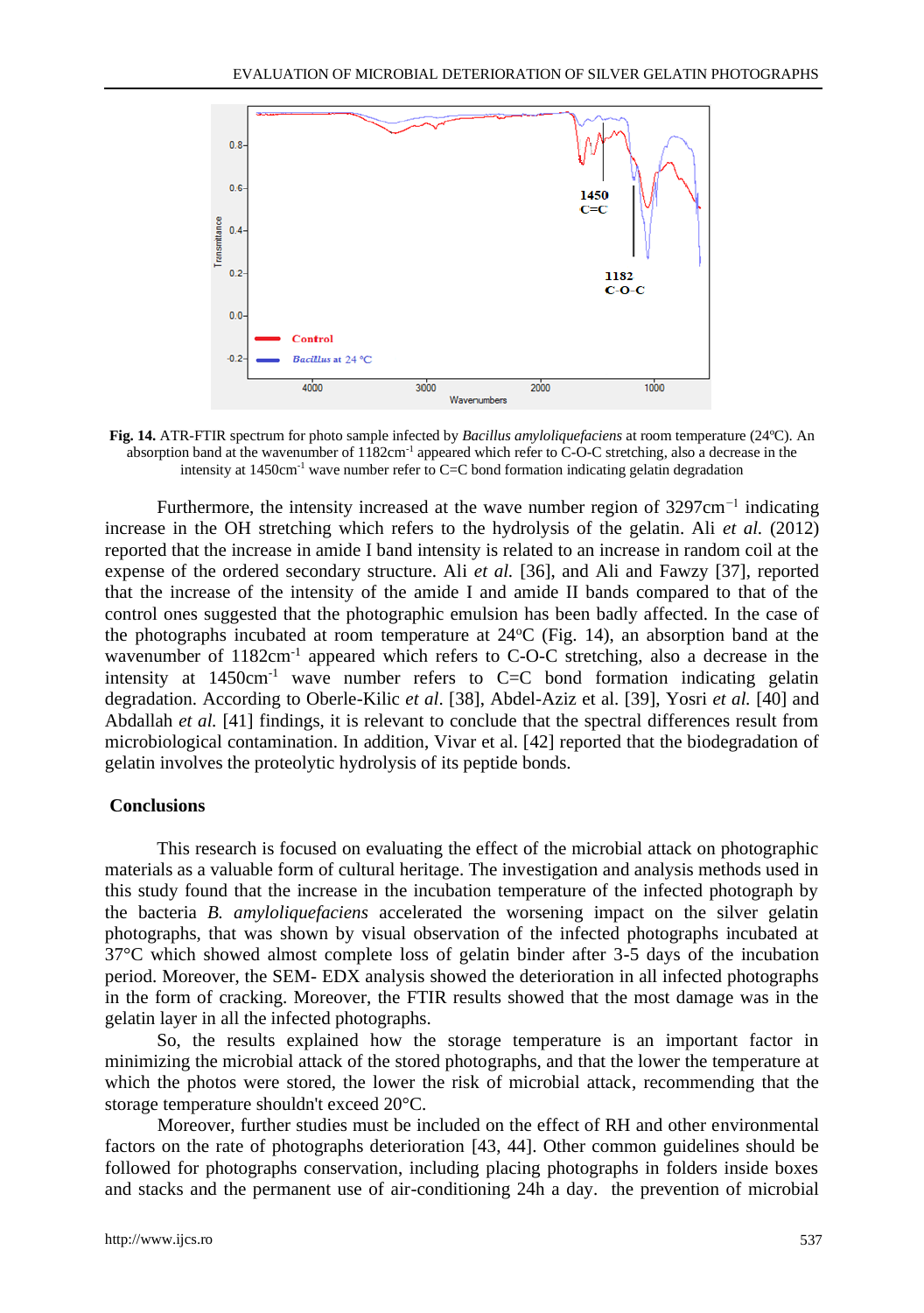deterioration of the cultural heritage materials may be occurred by using wooden boxes or cardboard for storage that help to absorb and hold moisture with good air circulation, wearing clean cotton gloves to avoid contamination during handling and through building and insulation systems. If possible, a dehumidifier or air conditioner can be used to maintain temperature and RH at the appropriate storage condition.

## **Acknowledgments**

The authors are very grateful to the Botany and Microbiology department, Faculty of Science, Helwan University for the technical support. The authors are also very grateful to the Chemistry and Microbiology departments, Catania University, Italy for providing SEM-EDX and FTIR facilities. We also are grateful to Dr Francis Amin, who provided the photographs studied in this research from his own collection.

## **References**

- [1] C. Long, *Mending of fiber based silver-gelatin photographs***, Topics in Photographic Preservation: Photographic Materials Group (PMG) of the American Institute for Conservation of Historic and Artistic Works** (AIC), **3**, 1989, pp. 62–65.
- [2] A.R. Duma, **School of Culture and Creative Art**, Glasgow University, 2015.
- [3] A. Ritchkoff, H. Viitanen, K. Koskela, *The response of building materials to the mould exposure at different humidity and temperature conditions*, **Proceedings of Healthy Buildings, 3**, 2000, pp. 317–322.
- [4] K. Sterflinger, G. Pinar, *Microbial deterioration of cultural heritage and works of arttilting at windmills*, **Applied Microbiology and Biotechnology**, **97**, 2013, pp. 9637–9646.
- [5] M.A. Alghamdi, M. Shamy, M.A. Redal, M. Khder, A. Abdel Hameed, S. Elserougy, *Microorganisms associated particulate matter*: A preliminary study, **Science of the Total Environment**, **479–480,** 2014, pp. 109–116.
- [6] P. Kaarakainen, H. Rintala, A. Vepsalainen, A. Hyvarinene, A. Nevalainen, T. Meklin, *Microbial content of house dust samples determined with qPCR*, **Science of the Total Environment, 407**, 2009, pp. 4673–4680.
- [7] L. Kraková, K. Chovanová, S.A. Selim, A. Šimonovičová, A. Puškarová, A. Maková, D.A. Pangallo, *A multiphasic approach for investigation of the microbial diversity and its biodegradative abilities in historical paper and parchment documents*, **International Biodeterioration & Biodegradation, 70**, 2012, pp. 117–125.
- [8] C. Abrusci, A. Martin-Gonzaleza, A. DelAmo, F. Catalina, J. Collado, G. Platas, *Isolation and identification of bacteria and fungi from cinematographic films*, **International Biodeterioration & Biodegradation, 56**, 2005, pp. 58–68.
- [9] S. Shrivastava, *Biodeterioration of art objects on paper and their conservation*, **Research Journal of Recent Sciences, 4**, 2015, pp. 42–46.
- [10] S. Clark, **Photographic Material**, Preservation Advisory Centre, The British Library, 2009.
- [11] A Casoli, S Fornaciari, *An analytical study on an early twentieth-century Italian photographs collection by means of microscopic and spectroscopic techniques*, **Microchemical Journal, 116**, 2014, pp. 24–30.
- [12] C. Losasso, S. Belluco, V. Cibin, P. Zavagnin, I. Micetic, F. Gallocchio, M. Zanella, L. Bregoli, G. Biancotto, A. Ricci, *Antibacterial activity of silver nanoparticles: sensitivity of different Salmonella serovars*, **Frontiers in Microbiology, 5**, 2014, Article Number: 227. doi: 10.3389/fmicb.2014.00227.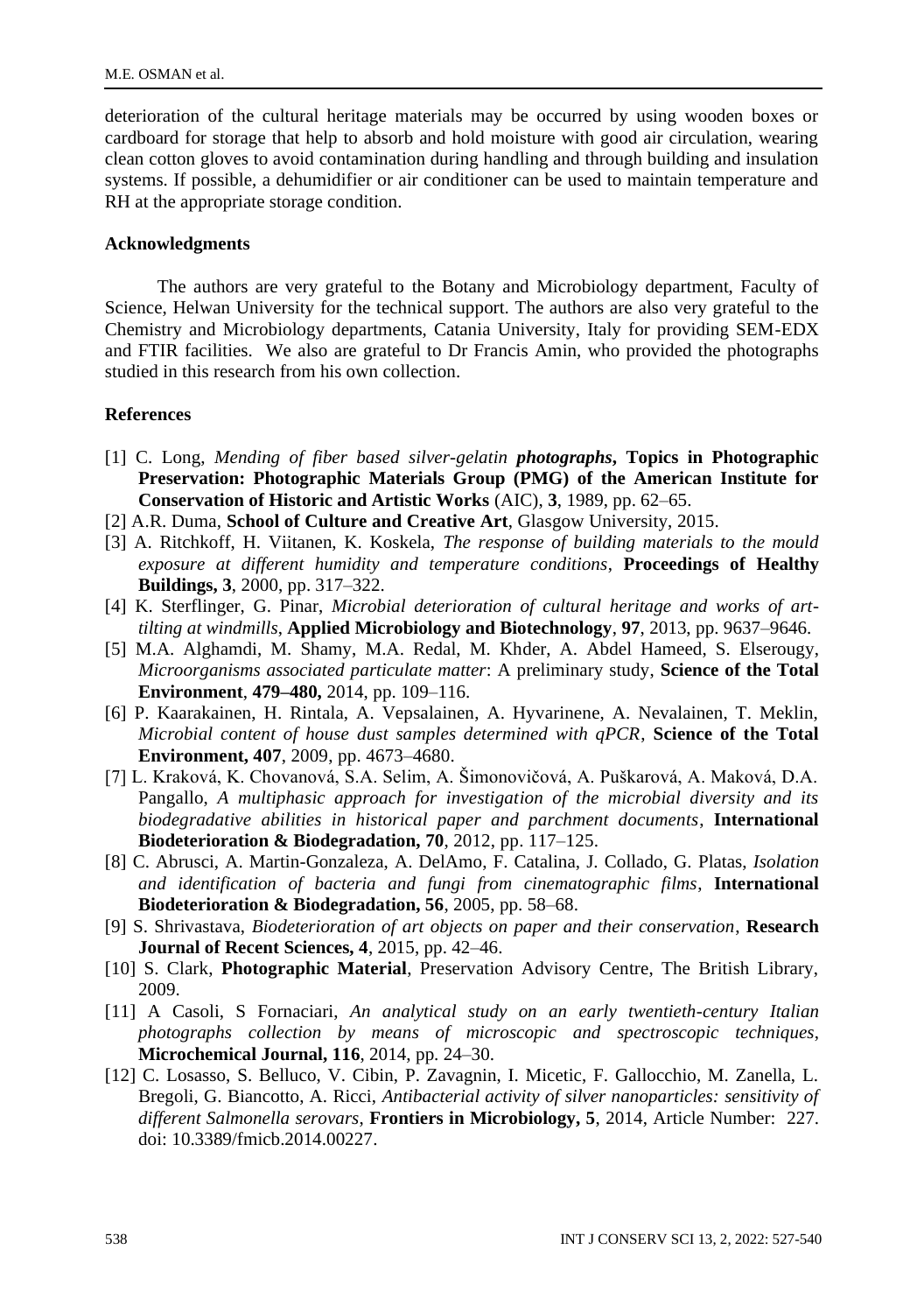- [13] J.L. Graves, M. Tajkarimi, Q. Cunningham, A. Campbell, H. Nonga, S.H. Harrison, J.E. Barrick, *Rapid evolution of silver nanoparticle resistance in Escherichia coli*, **Frontiers in Genetics, 6**, 2015, Article Number: 42. https://doi.org/10.3389/fgene.2015.00042.
- [14] D.H. Nies, *Efflux-mediated heavy metal resistance in prokaryotes*, **FEMS Microbiology Reviews, 27**, 2003, pp. 313–339.
- [15] J.E. Davies, *Origins, acquisition and dissemination of antibiotic resistance determinants*, **Ciba Foundation symposium, 207**, 1997, pp. 15–27.
- [16] N. da Silva, M. Taniwaki, V. Junqueira, N. Silveira, M. do Nascimento, R. Gomes, **Microbiological examination Methods of Food and Water: A Laboratory Manual**, Taylor and Francis Group, London, United Kingdom, 2013.
- [17] S.P. Lapage, J.E. Shelton, T.G. Mitchell, *Media for the maintenance and preservation of bacteria (Chapter I),* **Methods in Microbiology,** Academic Press, 1970, 3, pp. 1-133.
- [18] A.F. Jereny, I.R. Claudia, S. Shobha, S.W. Jon, A.W. Brenda, J.O. Gary, *Critical evaluation of two primers commonly used for amplification of bacterial 16S rRNA genes*, **Applied and Environmental Microbiology, 74**, 2008, pp. 2461–2470.
- [19] M.S. Ammar, S.S. Louboudy, U.M. Abdul-Raouf, *Distribution, total viable bacteria and identification of the most potent proteolytic bacterial strains isolated from Aswan City*, **Al-Azhar journal of microbiology, 11**, 1991, pp. 224–238.
- [20] S.T. Cowan, **Cowan and Steel's Manual for the Identification of Medical Bacteria** (second edition), Cambridge University Press, England, 1974, pp. 193–227.
- [21] S. Bland, E.E. Douglas, *Semi quantitative plate assay for determination of cellulase production by Trichoderma viride*, **Applied and Environmental Microbiology, 33**, 1977, pp. 178–183.
- [22] M.E Osman, H.K Om Kalthoum, A.A El-Shaphy, *Production of cellulase and pectinase from some aquatic hyphomycetes*, **Research Journal of Microbiology, 3**, 2008, pp. 213– 224.
- [23] M.J. Lourenço, J.P. Sampaio, *Microbial deterioration of gelatin emulsion photographs: Differences of susceptibility between black and white and colour materials*, **International Biodeterioration & Biodegradation, 63**, 2009, pp. 496–502.
- [24] M. Bučková, A. Puškárová, M.C. Sclocchi, M. Bicchieri, P. Colaizzi, F. Pinzari, D. Pangallo, *Co-occurrence of bacteria and fungi and spatial partitioning during photographic materials biodeterioration*, **Polymer Degradation and Stability, 108**, 2014, pp. 1–11.
- [25] E Cserwinska, R Kovalik, *Microbiodeterioration of audiovisual collections, part 2: Microbial problems in photographic print collections. Restaurator*, **International Journal for the Preservation of Library and Archival Material, 3**, 1979, pp. 70–80.
- [26] Y. Dong, H. Li, S. Rong, H. Xu, Y. Guan, L. Zhao, W. Chen, W. He, X. Gao, R. Chen, L. Li, Z. Xu, *Isolation and evaluation of Bacillus amyloliquefaciens Rdx5 as a potential biocontrol agent against Magnaporthe oryzae*, **Biotechnology & Biotechnological Equipment, 33**, 2019, pp. 408–418.
- [27] Q. Jamal, Y.S. Lee, H.D. Jeon, K.Y. Kim, *Effect of plant growth-promoting bacteria Bacillus amyloliquefaciens Y1 on soil properties, pepper seedling growth, rhizosphere bacterial flora and soil enzymes*, **Plant Protection Science, 54**, 2018, pp. 129–137.
- [28] S. Aslam, A. Hussain, J.I. Qazi, *Production of cellulase by Bacillus amyloliquefaciens-ASK11 under high chromium stress*, **Waste Biomass Valorization, 10**, 2017, pp. 53–61.
- [29] A. Gotor-Vila, N. Teixidó, M. Sisquella, R. Torres, J. Usall, *Biological characterization of the biocontrol agent Bacillus amyloliquefaciens CPA-8: The effect of temperature, pH and water activity on growth, susceptibility to antibiotics and detection of enterotoxic genes*, **Current Microbiology, 74**, 2017, pp. 1089–1099.
- [30] M. Ye, L. Sun, R. Yang, Z. Wang, K. Qi, *The optimization of fermentation conditions for producing cellulose of Bacillus amyloliquefaciens and its application to goose feed*, **Royal**